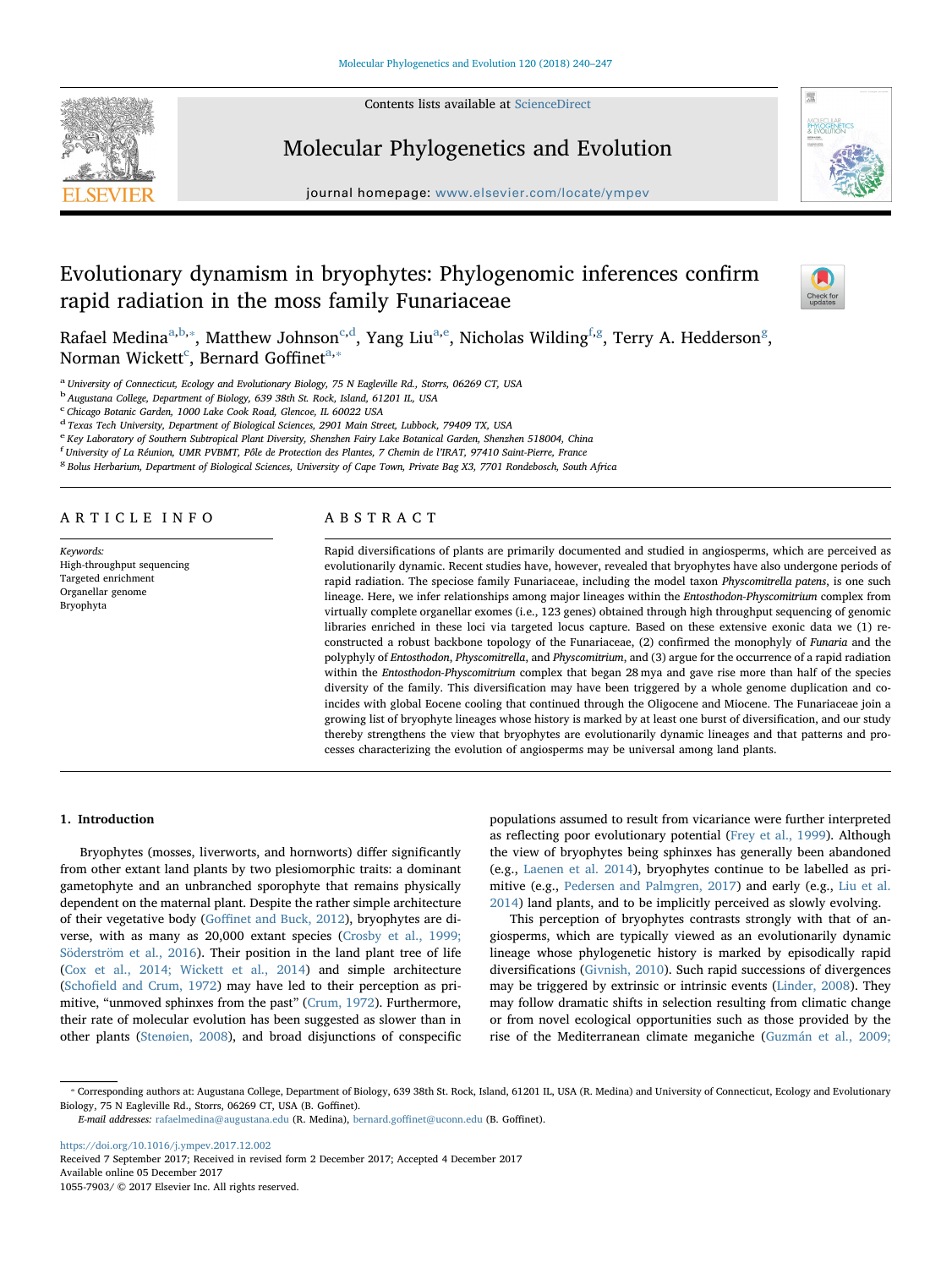## <span id="page-1-0"></span>Table 1

List of species and specimens included in this study, with the DNA number identifying the accession, its country or origin, collector and collection number and herbarium, and the SRA accession (SAMN07945352 to SAMN07945432 published here for the first time). Duplicated libraries performed to assess accuracy of sequencing are marked with a "b" after the ID number.

| Taxon                                                          | ID           | Collector and number                                                                                                    | <b>Accession SRA</b>         |
|----------------------------------------------------------------|--------------|-------------------------------------------------------------------------------------------------------------------------|------------------------------|
| <b>FUNARIACEAE</b>                                             |              |                                                                                                                         |                              |
| Aphanorrhegma serratum (Wilson & Hook.) Sull.                  | 3305         | USA, Arkansas, Buck 49500, NY                                                                                           | SAMN07945352                 |
| <b>Entosthodon</b> americanus (Lindb.) Fife                    | 3894         | Canada, Alberta, Goffinet 4347, CONN                                                                                    | SAMN07945356                 |
| E. attenuatus (Dicks.) Bryhn                                   | 3479         | Ireland, Long 38559, CONN                                                                                               | SAMN07945357                 |
|                                                                | 3835         | Portugal, Schäfer-Verwimp 33687, CONN                                                                                   | SAMN07945358                 |
| E. bergianus (Hornsch.) Müll. Hal.                             | 3509         | South Africa, Western Cape Province, Hedderson 15250, BOL                                                               | SAMN07945359                 |
| E. clavatus Mitt.                                              | 3545<br>3895 | South Africa, Northern Cape Province, Goffinet 10178, CONN                                                              | SAMN07945360                 |
|                                                                | 3896         | South Africa, Western Cape Province, Hedderson 16864, BOL<br>South Africa, Northern Cape Province, Goffinet 11523, CONN | SAMN07945361<br>SAMN07945362 |
| E. duriaei Mont.                                               | 3843         | Spain, Long 38230 & Runasinghe, CONN                                                                                    | SAMN07945363                 |
| E. hungaricus (Boros) Loeske                                   | 3177         | Austria, Frahm 70325, B                                                                                                 | SAMN07945364                 |
|                                                                | 3838         | Hungary, Sabovljevic & Papp s.n., herb. Sabovljevic                                                                     | SAMN07945365                 |
| E. lindigii (Hampe) Mitt.                                      | 3546         | Peru, Cano et al. 5049, NY                                                                                              | SAMN07945366                 |
| E. muhlenbergii (Turner) Fife                                  | 3893         | Hungary, Sabovljevic & Papp s.n., herb. Sabovljevic                                                                     | SAMN07945367                 |
| E. obtusus (Hedw) Lindb.                                       | 3347         | Ireland, Holyoak 04-87, NY                                                                                              | SAMN07945368                 |
|                                                                | 3347b        | Ireland, Holyoak 04-87, NY                                                                                              | SAMN07945369                 |
| E. planoconvexus (E.B. Bartram) Grout                          | 3114         | USA, California, Shevock 26542, CAL                                                                                     | SAMN07945370                 |
| E. radians (Hedw.) Müll. Hal.                                  | 3837         | New Caledonia, B. Shaw 17548                                                                                            | SAMN07945371                 |
| E. smithhurstii (Broth. & Geh.) Paris<br>Entosthodon sp.       | 3465<br>3726 | Australia, Downing et al. s.n., CONN<br>India, Villarreal et al. 1322, CONN                                             | SAMN07945372<br>SAMN07945373 |
| E. subintegrus (Broth.) H.A. Miller, H. Whittier & B. Whittier | 3840         | USA, Hawaii, Wilding 224, BOL                                                                                           | SAMN07945374                 |
| Funaria arctica (Berggr.) Kindb.                               | 3544         | Canada, Nunavut, LaFarge 13722, ALTA                                                                                    | SAMN07945375                 |
|                                                                | 3833         | Canada, Nunavut, Björk 28223, UBC                                                                                       | SAMN07945376                 |
| F. flavicans Michx.                                            | 4092         | USA, North Carolina, Shaw s.n., CONN                                                                                    | SAMN07945377                 |
| F. hygrometrica Hedw.                                          | 3111         | USA, North Carolina, Goffinet 9344, CONN                                                                                | SAMN07537336                 |
|                                                                | 3179         | Germany, Schuette s.n., CONN                                                                                            | SAMN07945378                 |
|                                                                | 3388         | Japan, Itouga s.n., CONN                                                                                                | SAMN07945379                 |
|                                                                | 3476         | USA, Connecticut, Goffinet 9027, CONN                                                                                   | SAMN07945380                 |
|                                                                | 3515         | USA, Connecticut, Budke 142, CONN                                                                                       | SAMN07945381                 |
|                                                                | 3632         | USA, Connecticut, Budke 145, CONN                                                                                       | SAMN07945382                 |
|                                                                | 3891         | USA, Connecticut, Goffinet 9278, CONN                                                                                   | SAMN07945383                 |
| F. hygrometrica var. calvescens (Schwägr.) Mont.               | 3633<br>3834 | France, Wilding 34b, CONN                                                                                               | SAMN07945384                 |
| F. microstoma Bruch ex Schimp.<br>F. polaris Bryhn             | 3542         | China, Miehe et al. s.n., CONN<br>Russia, Fedosov s.n., CONN                                                            | SAMN07945385<br>SAMN07945386 |
| Funaria sp.                                                    | 3393         | China, Yunnan, Goffinet et al. 9934, CONN                                                                               | SAMN07945387                 |
| Funaria sp.                                                    | 3514         | Ethiopia, Hylander 5948, CONN                                                                                           | SAMN07945388                 |
| Funaria sp.                                                    | 3541         | Ethiopia, Hylander 5947, CONN                                                                                           | SAMN07945389                 |
| Funaria sp.                                                    | 3882         | Chiina, Yunnan, Goffinet 9947, CONN                                                                                     | SAMN07945390                 |
| Goniomitrium africanum (Müll. Hal.) Broth.                     | 4081         | South Africa, Northern Cape Province, Goffinet 11515, CONN                                                              | SAMN07945391                 |
| Physcomitrella magdalenae De Sloover                           | 3844         | Rwanda, Buchbender RWA-VB-0107                                                                                          | SAMN07945394                 |
| P. patens (Hedw.) Bruch & Schimp.                              | 3139         | Canada, British Columbia, Spribille s.n., CONN                                                                          | SAMN07537376                 |
|                                                                | 3403         | USA, California, Mishler s.n., CONN                                                                                     | SAMN07945395                 |
| <b>Physcomitrellopsis</b> africana Broth. & Wager ex Dixon     | 3142         | South Africa, Eastern Cape Province, Goffinet 10326, CONN                                                               | SAMN07945396                 |
| Physcomitridium readeri (Müll. Hal.) G.Roth                    | 3892         | France, Infante & Heras, VIT                                                                                            | SAMN07945397                 |
| Physcomitrium collenchymatum Gier                              | 3178<br>3480 | USA, Arkansas, Buck 49499, NY<br>USA, Missouri, Budke 185, CONN                                                         | SAMN07945398<br>SAMN07945399 |
| Physcomitrium eurystomum Sendtn.                               | 3392         | Germany, Frahm 10979, BONN                                                                                              | SAMN07945431                 |
|                                                                | 3392b        | Germany, Frahm 10979, BONN                                                                                              | SAMN07945432                 |
| P. hookeri Hampe                                               | 3409         | USA, Missouri, Budke 177B, CONN                                                                                         | SAMN07945400                 |
|                                                                | 3412         | USA, Kansas, Budke 195, CONN                                                                                            | SAMN07945401                 |
| P. immersum Sull.                                              | 3176         | USA, North Carolina, Shaw 4827. DUKE                                                                                    | SAMN07945402                 |
| P. japonicum (Hedw.) Mitt.                                     | 3411         | Japan, Akiyama 22212, CONN                                                                                              | SAMN07945403                 |
|                                                                | 3413         | Japan, Tamura s.n., CONN                                                                                                | SAMN07945404                 |
|                                                                | 3508         | China, Shanghai, Goffinet 9782, CONN                                                                                    | SAMN07945405                 |
|                                                                | 3539         | China, Shanghai, Goffinet 9785, CONN                                                                                    | SAMN07945406                 |
|                                                                | 3551<br>3816 | China, Shanghai, Goffinet 9783, CONN                                                                                    | SAMN07945407<br>SAMN07945408 |
| P. pyriforme (Hedw.) Hampe                                     | 3118         | China, Shanghai, Goffinet 9782, CONN<br>USA, Connecticut, Goffinet 9704, CONN                                           | SAMN07945409                 |
|                                                                | 3387         | Russia, Moskow, Fedosov s.n., CONN                                                                                      | SAMN07945410                 |
|                                                                | 3404         | USA, Missouri, Budke 187, CONN                                                                                          | SAMN07945411                 |
|                                                                | 3410         | USA, Missouri, Budke 177A, CONN                                                                                         | SAMN07945412                 |
|                                                                | 3496         | USA, Connecticut, Goffinet s.n., CONN                                                                                   | SAMN07945413                 |
|                                                                | 3555         | Spain, Segarra-Moragues s.n., CONN                                                                                      | SAMN07945414                 |
|                                                                | 3727         | USA, North Carolina, Goffinet 11123, CONN                                                                               | SAMN07945415                 |
|                                                                | 3728         | USA, North Carolina, Goffinet 11127, CONN                                                                               | SAMN07945416                 |
|                                                                | 3787         | Ireland, <i>Bosanquet</i> s.n., CONN                                                                                    | SAMN07945417                 |
|                                                                | 3798         | USA, North Carolina, Buck 63007, CONN                                                                                   | SAMN07945418                 |
|                                                                | 3883         | USA, Maine, Buck 54976, NY                                                                                              | SAMN07945419                 |
|                                                                | 3886         | USA, North Carolina, Tripp 4197, NY                                                                                     | SAMN07945420                 |
| Physcomitrium sp.<br>Physcomitrium sp.                         | 3814<br>3817 | South Africa, Western Cape Province, Wilding 217, BOL<br>South Africa, Eastern Cape Province, Goffinet 11574, CONN      | SAMN07945421<br>SAMN07945422 |
| Physcomitrium sp.                                              | 3842         | Shaw 17,401, DUKE                                                                                                       | SAMN07945423                 |
|                                                                |              |                                                                                                                         | (continued on next page)     |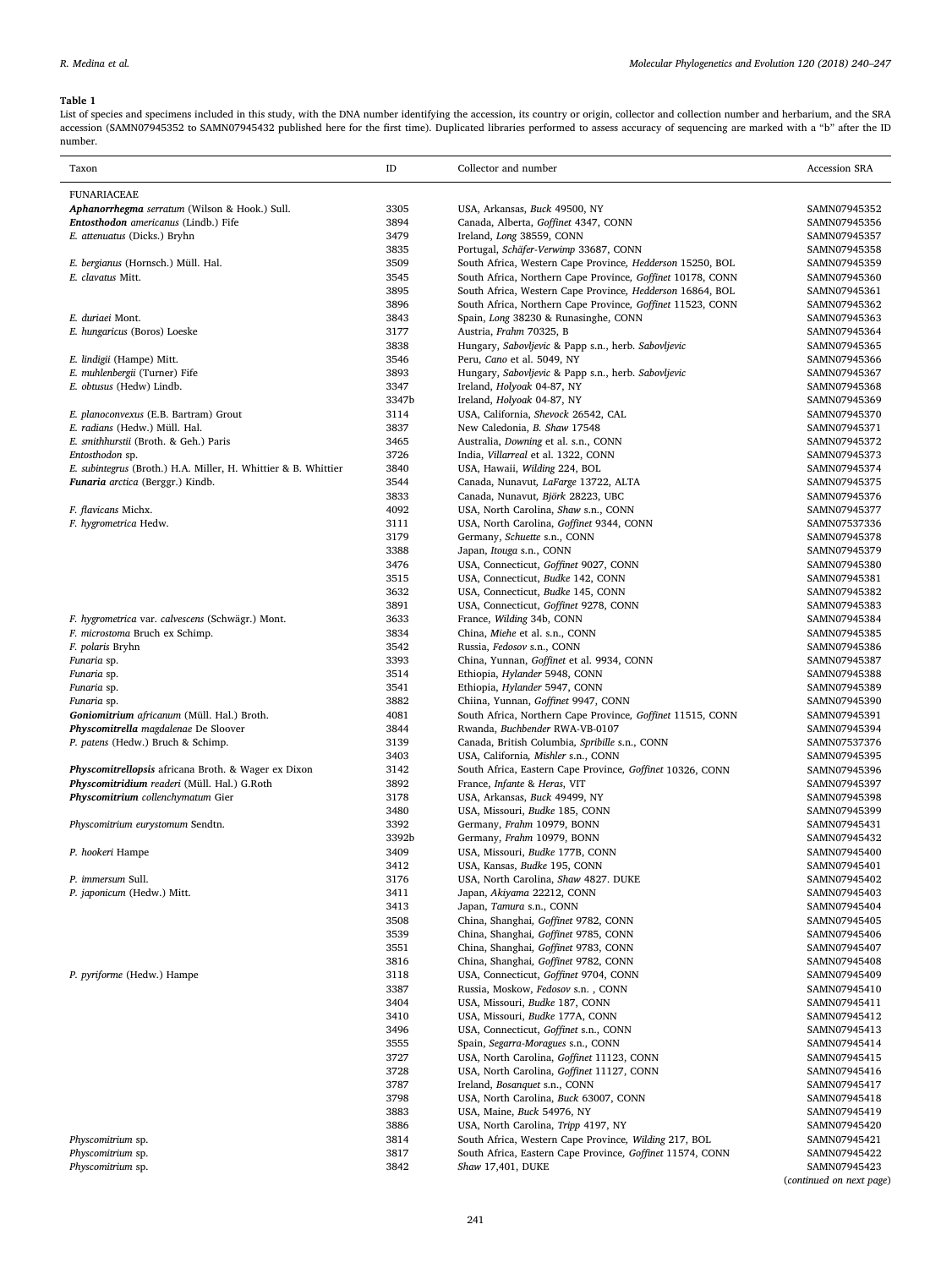#### Table 1 (continued)

| Taxon                                                                                                                                                                                    | <b>ID</b>                                             | Collector and number                                                                                                                                                                                                                                                                                                                                           | <b>Accession SRA</b>                                                                                         |
|------------------------------------------------------------------------------------------------------------------------------------------------------------------------------------------|-------------------------------------------------------|----------------------------------------------------------------------------------------------------------------------------------------------------------------------------------------------------------------------------------------------------------------------------------------------------------------------------------------------------------------|--------------------------------------------------------------------------------------------------------------|
| P. spathulatum Müll. Hal.<br>P. sphaericum (C. Ludw.) Fürnr.                                                                                                                             | 3549<br>3115<br>3141<br>3550<br>3672<br>3815          | South Africa, Eastern Cape Province, Goffinet 10312, CONN<br>China, Yunnan, Goffinet 9815, CONN<br>China, Yunnan, Goffinet 9827, CONN<br>China, Yunnan, Goffinet 9828, CONN<br>China, Guangdong, Liu 13003, CONN<br>China, Yunnan, Goffinet 9823, CONN                                                                                                         | SAMN07945424<br>SAMN07945425<br>SAMN07945426<br>SAMN07945427<br>SAMN07945428<br>SAMN07945429                 |
| P. subsphaericum Schimp.                                                                                                                                                                 | 3556                                                  | Mexico, Villarreal 1218, CONN                                                                                                                                                                                                                                                                                                                                  | SAMN07945430                                                                                                 |
| OUTGROUP<br>Timmia austriaca Hedw.<br>Timmia norvegica J.E. Zetterst.<br>Bryobartramia schelpei Hedd.<br>Encalypta intermedia Jur.<br>Chamaebryum pottioides Thér. & Dixon               | 3619<br>3578<br>4083<br>3219<br>3573<br>3630<br>3630b | Sweden, Hedenäs et al. s.n., CONN<br>Norway, Hedenäs s.n., CONN<br>South Africa, Goffinet 11520 & 11521, CONN<br>USA, Nevada, Shevock et al. 27671, NY<br>South Africa, Northern Cape Province, Goffinet 11517, CONN<br>South Africa, Northern Cape Province, Goffinet et al. 11503, CONN<br>South Africa, Northern Cape Province, Goffinet et al. 11503, CONN | SAMN07537408<br>SAMN07537410<br>SAMN07945353<br>SAMN07537327<br>SAMN07537309<br>SAMN07537308<br>SAMN07945354 |
| Costesia spongiosa Thér.<br>Gigaspermum repens (Hook.) Lindb.<br>Lorentziella imbricata (Mitt.) Broth.<br>Oedipodiella australis (Wager & Dixon) Dixon<br>Discelium nudum (Dicks.) Brid. | 4086<br>3583<br>3419<br>4082<br>3220<br>3220b         | Chile, Larrain 36906, CONN<br>South Africa, Northern Cape Province, Goffinet 11535, CONN<br>USA, Texas, Rushing s.n., CONN<br>South Africa, Eastern Cape Province, Goffinet 11561, CONN<br>Sweden, Dynesius s.n., CONN<br>Sweden, Dynesius s.n., CONN                                                                                                          | SAMN07537311<br>SAMN07537338<br>SAMN07945392<br>SAMN07945393<br>SAMN07537322<br>SAMN07945355                 |

[Linder, 2003](#page-6-8)) or following dispersal to young islands [\(Vitales et al.,](#page-7-4) [2014\)](#page-7-4). Increases in speciation rates may also follow large scale or whole genome duplication (WGD) resulting from autopolyploidy or allopolyploidy ([Abbott et al., 2013; Pease et al., 2016; Soltis et al., 2016\)](#page-6-9), which would broaden the templates for genetic, hence morphological, physiological or ontogenetic innovation [\(Rensing, 2014; Wang et al., 2012](#page-7-5)).

Despite the long held view of their evolutionary stasis, bryophytes are increasingly emerging as dynamic lineages with much of their diversity arising following successive bursts of diversification since the mid Mesozoic ([Laenen et al., 2014\)](#page-6-5). Some of these rapid radiations may be linked, for example, to the rise of angiosperm forests, which provided new habitats for epiphytes [\(Scheben et al., 2016; Silva et al.,](#page-7-6) [2017\)](#page-7-6), or may have been triggered by WGD, such as in Sphagnum ([Devos et al., 2016; Shaw et al., 2016](#page-6-10)) and in the Hypnales [\(Shaw et al.,](#page-7-7) [2003; Newton et al., 2007; Johnson et al., 2016b\)](#page-7-7). Furthermore, broad geographic distributions resulting from rather recent (i.e., post Pangaea or Gondwana) events (e.g., [Lewis et al., 2014](#page-6-11)) may be followed by allopatric speciation (e.g., [Medina et al., 2012, 2013](#page-7-8)). These patterns and processes may account for much of the extant diversity of lineages of mosses, such as the Funariaceae. This family likely incurred one or more past WGD in its history ([Rensing et al., 2007](#page-7-9)), is globally distributed, and holds many narrow endemics ([Fife, 1982](#page-6-12)).

The Funariaceae have long provided model taxa for developmental (e.g. [Wettstein, 1925; French and Paolillo, 1975](#page-7-10)) and, more recently, genomic and evo-devo studies ([Lang et al., 2016](#page-6-13)). The family arose early in the diversification of mosses with arthrodontous peristomes ([Cox et al., 2014, 2004](#page-6-2)) and comprises now approximately 255 species ([Crosby et al., 1999\)](#page-6-1). Its history is marked by a first split segregating the Funarioideae and Pyramiduloideae [\(Werner et al., 2007](#page-7-11)), followed by the split between Funaria and the rapidly diversifying Entosthodon-Physcomitrium (E-P) clade [\(Liu et al., 2012\)](#page-7-12). The latter comprises a large assemblage of species exhibiting a broad range of sporophyte morphologies likely resulting from recurrent reduction, as best exemplified by the polyphyly of the genus Physcomitrella [\(Liu et al., 2012](#page-7-12)). The potentially extensive homoplasy in these traits called for inferences from alternative characters. Variation in ten loci sampled from all three genome compartments proved, however, insufficient to robustly resolve the relationships among lineages within the E-P clade [\(Liu et al. 2012](#page-7-12)).

Here we seek to further strengthen the reconstruction of the evolutionary history of the Funariaceae, resolve the radiation within the Funarioideae and provide a time frame for their diversification. We sampled all organellar exons via liquid phase bait-mediated hybridization and sequenced 91 multiplexed enriched libraries, allowing

for a cost-effective sampling of extensive loci across taxa, and resulting in near maximum coverage and significant depth, compared to retrieving organellar loci from randomly sequenced genomic libraries (e.g. [Liu et al. 2014; Shaw et al. 2016\)](#page-7-3). We compiled genome-scale data for 78 Funariaceae and 13 outgroup samples via high-throughput sequencing of genomic libraries enriched in all coding genes of the plastid and mitochondrial genomes. The exonic dataset should overcome the limitations of the ten organellar and nuclear loci targeted by [Liu et al.](#page-7-12) [\(2012\),](#page-7-12) considering that the organellar exomes contain a rich phylogenetic signal in the Funariaceae ([Liu et al., 2013\)](#page-7-13). The alignment of plastid and mitochondrial protein coding genes should be relatively unambiguous due to codon homology and absence of paralogy, given that the mitochondrial and plastid genomes seem to be maternally inherited in bryophytes ([Jankowiak et al., 2005; Natcheva and Cronberg,](#page-6-14) [2007\)](#page-6-14). Since meiosis is monoplastidic [\(Brown and Lemmon, 2016\)](#page-6-15), no regular recombination occurs during the life cycle, hence phylogenetic inference from (at least) the plastid data should not be affected by other, more complex, phenomena such as hybridization and incomplete lineage sorting. This approach, however, is a tradeoff, since it offers only partial insight (i.e., maternal) into, for example, the affinities of allopolyploids. Nevertheless, these extensive exonic data provide a robust dataset for a) reconstructing the backbone topology of the Funariaceae, b) testing the monophyly of major genera within the Funariaceae, and c) assessing timing of diversification of the E-P clade.

#### 2. Material and methods

We sampled 78 specimens from the Funariaceae, employing their closest relatives as outgroups up to a total of 91 samples [\(Table 1\)](#page-1-0). To assess the reliability of the methodology for library preparation and sequencing error, some specimens were represented by two samples (Chamaebryum pottioides; Discelium nudum; Entosthodon obtusus and Physcomitrium eurystomum). Since wild populations of Funariaceae develop gametophytes in small clumps, typically insufficient for genomic extraction, moss samples were cultured from spores to acquire sufficient tissue for DNA extraction. Total genomic DNA was extracted using the NucleoSpin Plant II Midi kit (Macherey-Nagel. Düren, Germany) following the manufacturer's instructions. Before library preparation we verified that the extractions were not contaminated by amplifying a plastid locus (typically psbA-trnH) via PCR and comparing its sequence to the one obtained from DNA extracted from the original voucher. These PCRs were performed in a final volume of 25 µL with 0.15 mL of GoTaq DNA polymerase (Promega, Madison WI, USA), 1 µL of 10 mM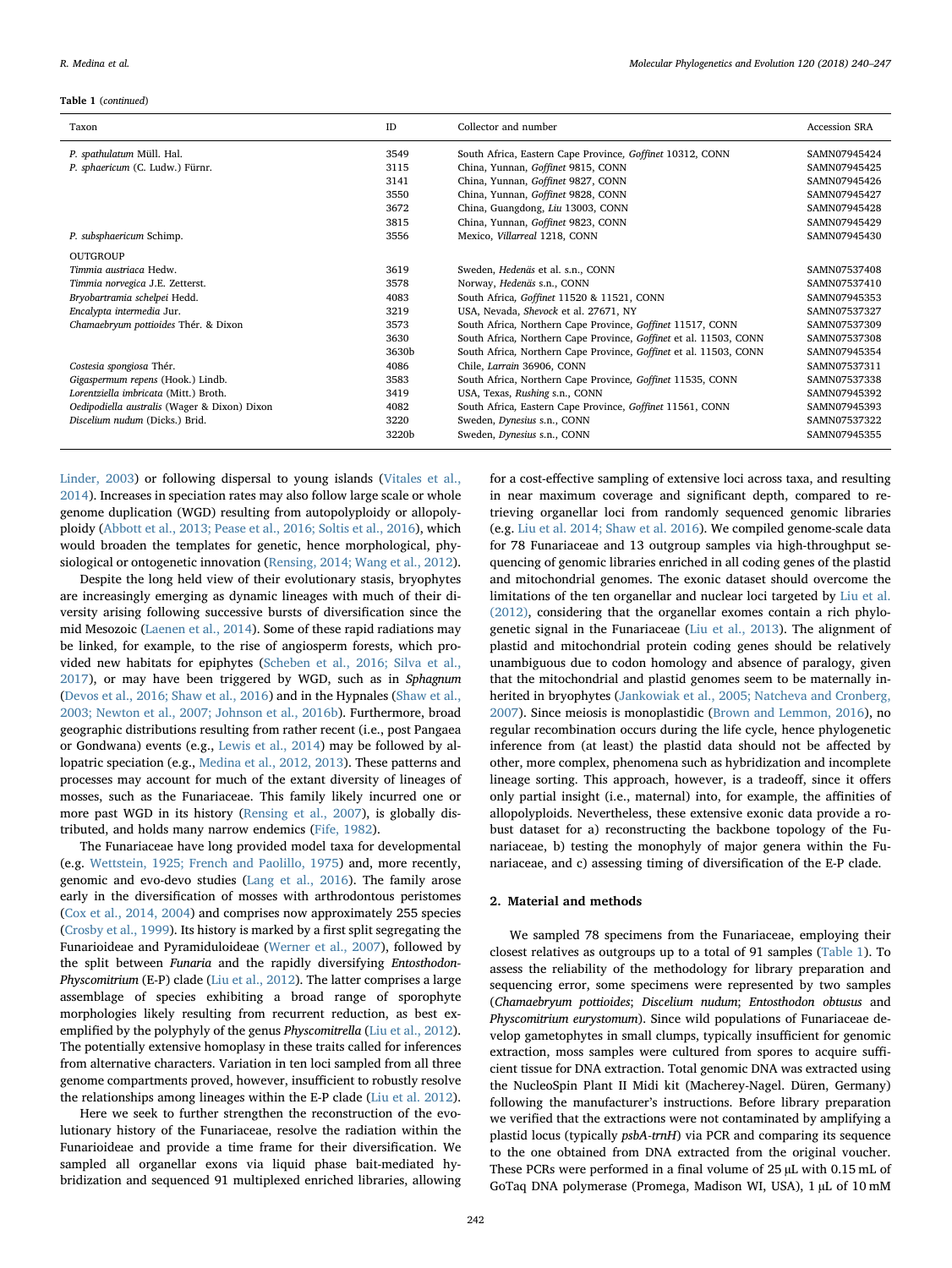dNTP mix,  $1 \mu$ L of each primer ( $10 \text{ mM}$ ) and  $1 \mu$ L of DNA extract. PCR consisted of a 3 min hot start at 94 °C, followed by 40 cycles of denaturation (1 min, 94 °C), annealing (1 min, 50 °C) and extension (1 min, 70 °C), ended by a final extension step of 10 min. PCR products were cleaned used the ExoSAP-IT protocol (USB-Affymetrix, Cleveland OH, USA) and sequenced on an ABI Prism 3100 Genetic Analyzer (Applied Biosystems, Foster City CA, USA).

Library preparation was performed following the TruSeq Nano DNA Library Prep HT Protocol of 550 bp insert (Illumina. San Diego, CA, USA) using an adequate combination of adaptors for multiplexing. Aliquots of all the libraries were brought to equimolar concentrations, pooled together and used for the Targeted High-Throughput Sequencing protocol (Arbor Biosciences, Ann Arbor, MI, USA). A capture solution was assembled using the library master mix, the hybridization master mix and a customized bait solution (MYbaits. Arbor Biosciences. Ann Arbor, MI, USA) designed from all mitochondrial and plastid exons of several moss species, including Physcomitrella patens. The pooled and enriched libraries were sequenced using the Illumina MiSeq platform (Illumina. San Diego, CA, USA).

The paired-end, demultiplexed reads were filtered and cleaned by running Trimmomatic ([Bolger et al., 2014\)](#page-6-16) on the raw data, and then assembled into contigs for each of the mitochondrial and plastid coding genes using HybPiper ([Johnson et al., 2016a](#page-6-17)). The datasets of the demultiplexed, unassembled reads are deposited in the NCBI Sequence Read Archive [\(Table 1\)](#page-1-0). The sequences for each organellar locus were aligned separately using the plugin MUSCLE [\(Edgar, 2004\)](#page-6-18) implemented in Geneious v. 7.1.3. (Biomatters. Auckland, New Zealand). Single-locus trees were obtained and inspected visually to exclude highly divergent sequences resulting from contamination or remaining low quality reads. Given their low impact on the final matrices (0.0016% of the plastid and 0.0008% of the mitochondrial matrix) indels were not coded. Since each organellar genome is considered uniparentally inherited in mosses, and hence behaves as a single locus, data from all loci within a genome were concatenated. We performed phylogenetic reconstructions of the three datasets using Bayesian Inference and Maximum Likelihood optimality criteria. Bayesian analyses were run using MrBayes v. 3.2.4 [\(Ronquist and Huelsenbeck, 2003\)](#page-7-14) implementing the partitioning and models suggested by PartitionFinder ([Lanfear et al., 2012](#page-6-19)). The MCMC algorithm was run for  $10^7$  generations using four runs and two chains. The convergence of the different chains was checked using Tracer [\(Drummond and Rambaut, 2007](#page-6-20)). Posterior probabilities (PP) were estimated from the consensus of all but the first 20% (burn-in) of trees after visual inspection of Tracer results. Maximum Likelihood analyses were run for the three datasets using RAxML v. 8.1.17 [\(Stamatakis, 2006](#page-7-15)), implementing the partitions suggested by PartitionFinder under the GTR model. Support for splits was estimated from split frequencies in the consensus of all optimal ML trees obtained from 100 bootstrap pseudoreplicates (GTRCAT model). Phylogenetic trees were visualized using FigTree version 1.4.2 ([Rambaut and Drummond, 2010\)](#page-7-16). Given the large amount of data and the potential effect of different biases operating at the genomic level ([Liu et al., 2014\)](#page-7-3) we only considered a node to have high support values if both the Bayesian Posterior Probability and the ML bootstrap were high (over 0.95 and 90 respectively). Single-locus and concatenated alignments are available from the Dryad Digital Repository ([https://](https://http://dx.doi.org/10.5061/dryad.78h27) [http://dx.doi.org/10.5061/dryad.78h27](https://http://dx.doi.org/10.5061/dryad.78h27)).

To estimate a time frame for the radiation of the Funariaceae, we reduced the plastid dataset to 10 genes with complete data (atpA, atpB, chlN, psaA, psbB, rbcL, rpL2, rpoB, rps3 and rps18) and single-locus topologies approximating the one resulting from ML and BI analyses. The genes were concatenated and partitioned following the same criteria used on the complete dataset. We used a mutation rate of  $5 \times 10^{-4}$  substitutions/site/million years based on [Palmer \(1991\).](#page-7-17) This rate has been extensively used in bryophytes (e.g. [Huttunen et al., 2008;](#page-6-21) [Shaw et al., 2010; Pokorny et al., 2011; Lewis et al., 2014](#page-6-21)) and confirmed independently for the rbcL gene in hornworts by [Villarreal et al.](#page-7-18)

[\(2012\).](#page-7-18) As an additional calibration, we used the 95% confidence interval of age estimates (calibration II) of the internal nodes of the subtree containing Aphanorrhegma, Physcomitrella, Entosthodon, Funaria, Gigaspermum and Chamaebryum proposed by [Laenen et al. \(2014\).](#page-6-5) In order to prevent BEAST from changing the topology, we imposed a modified, ultrametric version of the tree obtained under RAxML and locked the topology [\(Hsiang et al., 2015; Prum et al., 2015\)](#page-6-22). Five independent runs of 10,00,00,000 generations were run sampling the MCMC chain every 10,000 generations and, after the inspection of Tracer results, merged discarding the initial 10% as burn-in.

#### 3. Results and discussion

Sequencing multiplexed enriched genomic libraries yielded 96% of all the plastid protein coding sequences for the 91 samples (average coverage 95.4%, standard deviation 20%). All the sequences of the mitochondrial exons were recovered except a fragment of the atp9 gene (total chondrome average coverage is 99%, with a standard deviation of 7%). The average pairwise distance among Funarioideae for the whole plastid exome is 4.3% (3.2% StDev), and for the mitochondrial exome 0.9% (1.3% StDev). The low level of variation among Funarioideae sequences is compensated by the size of the matrix (i.e., 79 plastid and 38 mitochondrial exonic sequences), yielding a total of 7887 variable sites (13.3%) in the plastome and 1028 variable sites in the chondrome (3.5%) with a relatively low percentage of missing data (1.3% in the plastid dataset and 0.3% in the mitochondrial), and no exclusion of sites of ambiguous homology across the sequences aligned within the coding frame. Finally, the organellar genomes, being likely uniparentally inherited and free of recombination, should exhibit concordant phylogenetic signal among loci, and since the loci are all linked, the signal should be cumulative across the exomes. Hybridization is known to occur within the Funariaceae (e.g. [McDaniel et al., 2010; Beike et al.,](#page-7-19) [2014\)](#page-7-19), hence the phylogenetic hypothesis presented here may only reflect the maternal history. Nevertheless, our inferences provide the first robust resolution of evolutionary history for the Funariaceae. We provide further evidence for the polyphyly of Entosthodon and Physcomitrium and unambiguous evidence of a rapid radiation, characterizing the evolution of these genera, which is estimated to have begun approximately 28 million years ago (mya).

Phylogenetic inferences from plastid exons [\(Fig. 1](#page-4-0)) are congruent with those from the mt exons (Supplementary materials, trees 5 and 6) but are more robustly supported, with all but one internal backbone node maximally supported (i.e.,  $PP = 1$ , and  $BT = 100\%$ ; [Fig. 1](#page-4-0)). The phylogenomic backbone is consistent with that proposed by [Werner](#page-7-11) [et al. \(2007\) and Liu et al. \(2012\)](#page-7-11) in resolving an early split between the Pyramiduloideae and the Funarioideae, as well as placing Funaria sister to the remaining members of the family, i.e., the Entosthodon-Physcomitrium clade (E-P clade). The robust segregation of Entosthodon from Funaria settles the controversy regarding the status of the former, often regarded as weakly differentiated morphologically from, and hence potentially congeneric with, the latter [\(Lindberg, 1879\)](#page-6-23). The two genera have been distinguished by the symmetry of the capsule and double peristome (e.g., [McIntosh, 2007\)](#page-7-20) but such a dichotomy is artificial. Instead, Funaria differs from Entosthodon (and Physcomitrium) by the compound and revoluble versus simple annulus [\(Fife, 1982; 1985;](#page-6-12) [Liu et al., 2012\)](#page-6-12). Such an annulus is also present in Afoninia dahurica, a rare species endemic to East Siberia [\(Ignatov et al., 2015\)](#page-6-24). Nuclear ITS and plastid trnL-F and psbA-trnH loci resolve Afoninia as sister to the E-P clade [\(Ignatov et al., 2015](#page-6-24)), and hence this annulus type may be plesiomorphic in the Funarioideae.

Our phylogenomic inferences also provide the first robust resolution of relationships within the E-P clade, which consists of two sister lineages, here referred to as the Physcomitrellopsis clade and the Entosthodon-Physcomitrium complex (E-P complex), whose rapid radiation is the main focus of this study. Entosthodon is mostly a paraphyletic group subtending the clade comprising Physcomitrium, within which the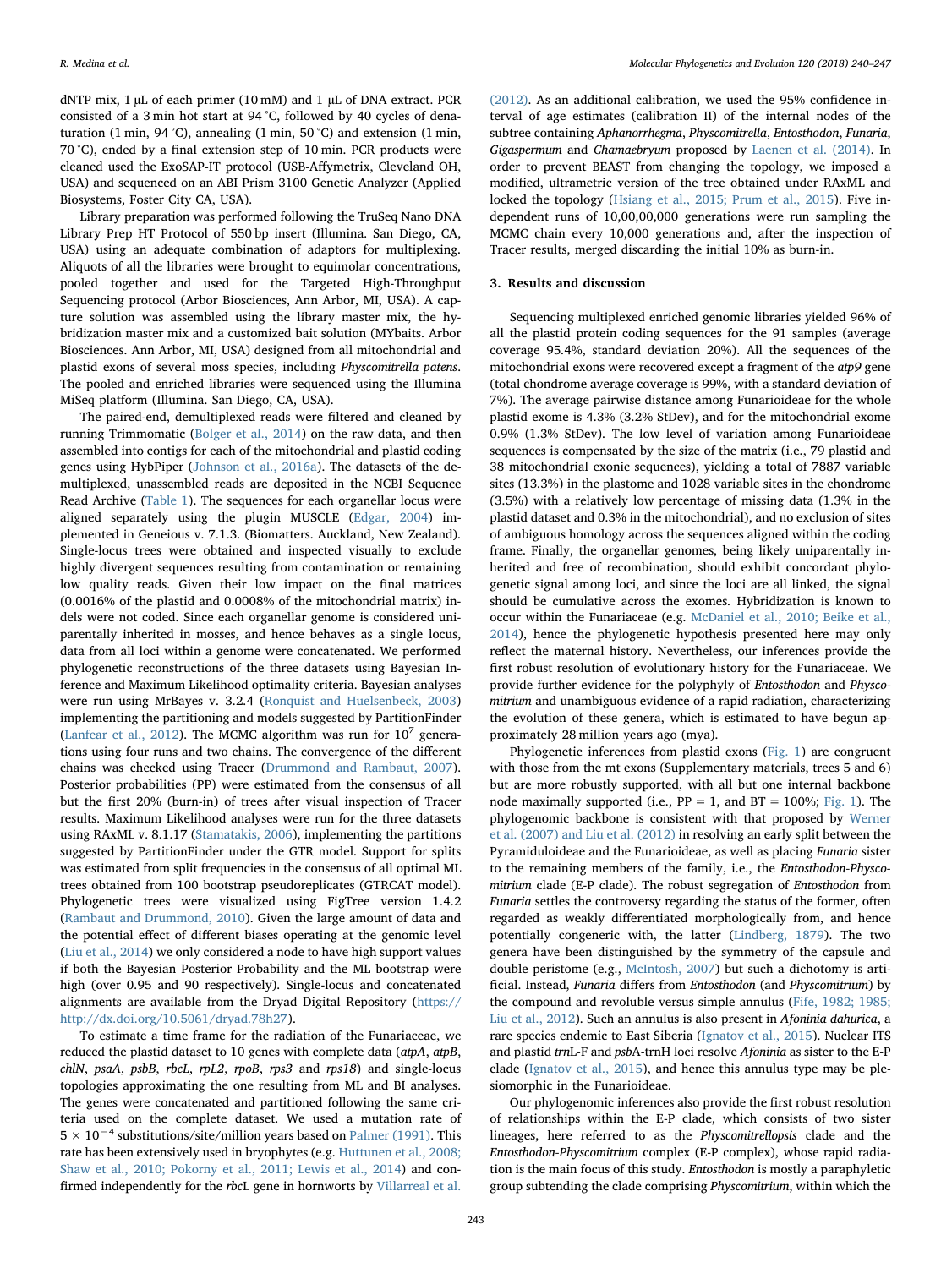<span id="page-4-0"></span>

Fig. 1. Bayesian chronogram of 78 specimens of Funariaceae and their outgroups. The topology is based on the analysis of 83 coding genes of the plastid genome using both BI and ML criteria. Branch lengths of the Bayesian phylogram of the Funariaceae are shown on the left. The Funarioideae are split into two clades: Funaria and the E-P clade, while the latter is further divided into the Physcomitrellopsis clade and the E-P complex, the group that resulted from a rapid radiation (pink highlight). Internal node support values of all the higher hierarchy lineages are maximally supported with 1.0 Posterior Probability and 100 ML bootstrap with the only exception of the node marked with \* (bootstrap of 76). The color code reflects the architectures of the sporophyte of the genera Funaria (red), Entosthodon (blue), and Physcomitrium (red), although these should be understood as generalizations. Entosthodon hungaricus (#) shows sporophytes with intermediate characters and is likely an intergeneric hybrid between Entosthodon and Physcomitrium. Species with highly reduced sporophytes within the E-P complex appear in black. The Divergence Time Estimate was obtained after the analysis of a subset of ten genes. (For interpretation of the references to color in this figure legend, the reader is referred to the web version of this article.)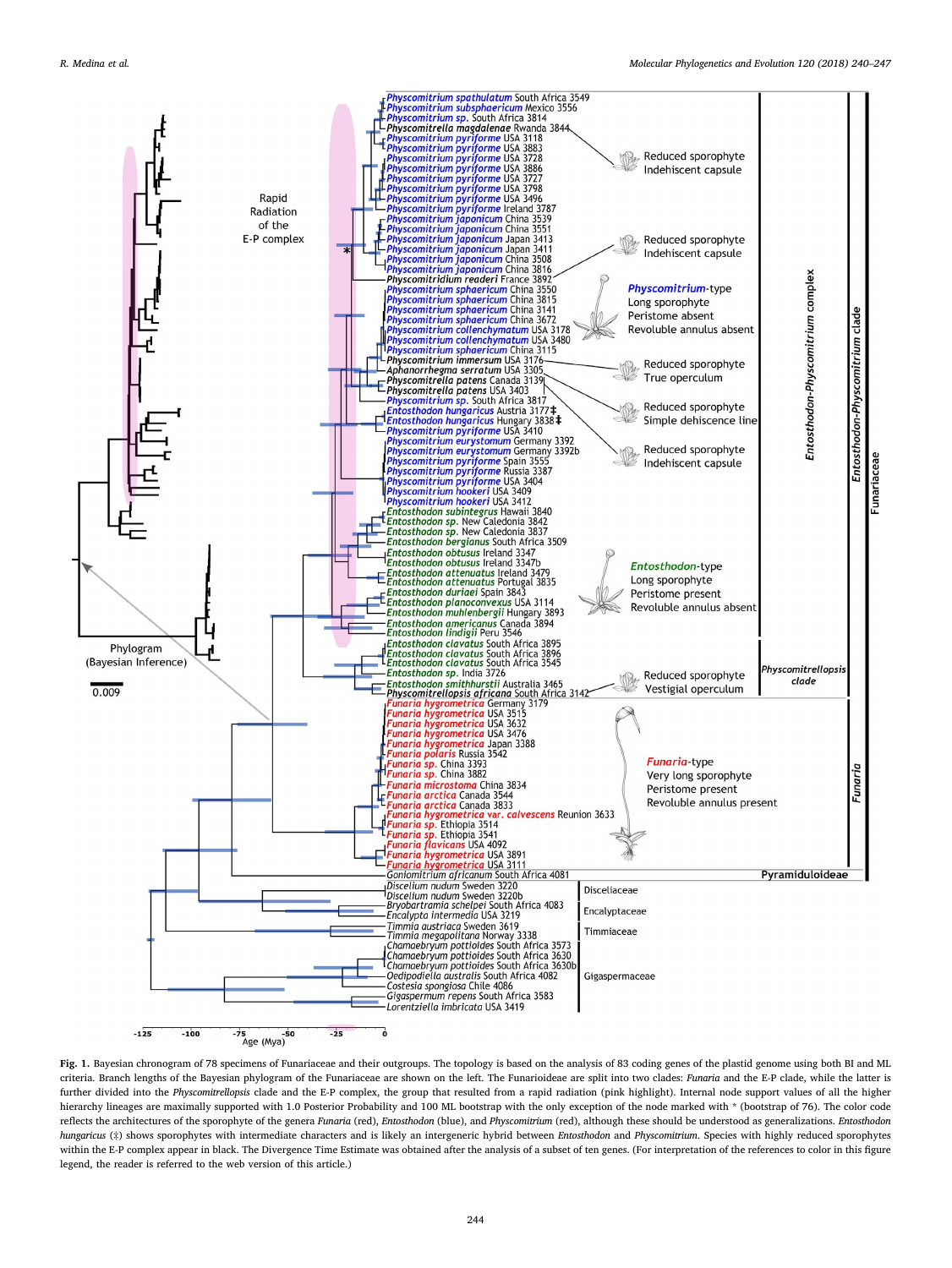genera Aphanorrhegma, Physcomitrella and Physcomitridium are nested ([Fig. 1](#page-4-0)). Although the peristome may be present or absent within species of the Entosthodon lineages, it is consistently absent from Physcomitrium. The lineages in the E-P complex are heterogeneous in terms of sporophyte size, sporangium symmetry, and differentiated dehiscence, with independent trait reduction or loss being highly probable ([Liu](#page-7-12) [et al., 2012](#page-7-12)). The polarity of transformations and the frequency of parallel changes can only be inferred in the context of more complete taxon sampling and inclusion of nuclear loci.

Hybridization is known to occur in the Funariaceae, it has been observed in vivo (see [Natcheva and Cronberg, 2004](#page-7-21)), triggered in vitro ([Wettstein, 1925, 1924\)](#page-7-10), and demonstrated as the process giving rise to several allegedly allopolyploid species [\(Beike et al., 2014; McDaniel](#page-6-25) [et al., 2010\)](#page-6-25). Hybridization may also account for the origin of E. hungaricus, a species whose morphology combines traits typical of the genus Entosthodon and Physcomitrium ([Brugués and Ruiz, 2010; Cano](#page-6-26) [et al., 1999](#page-6-26)) yet consistently resolved by plastid and mitochondrial data as a member of the Physcomitrium group [\(Fig. 1\)](#page-4-0). At least one other case of intergeneric hybridization is known from the Funariaceae, namely Funariophyscomitrella F. Wettst. ([Wettstein, 1924\)](#page-7-22). Hybridization may have a significant impact on the inference of relationships, particularly when organellar and nuclear histories are compared. It is important to recognize that the position of hybrid taxa in an organellar phylogeny reflects only this maternal history, given that organellar genomes are free of recombination. Hence our evolutionary hypothesis must also be tested against, and the circumscription of the lineages refined based on, inferences from an extensive set of unlinked nuclear loci to identify hybrid taxa and their parental species.

The Funariaceae diverged from their common ancestor with the Disceliaceae and Encalyptaceae about 95 mya, but much of the extant diversity, which largely belongs to the E-P complex, arose within the last 28 my [\(Fig. 1\)](#page-4-0). The phylogenetic shape of the E-P clade, and in particular of the E-P complex, bears the signatures of rapid diversification, with a dense succession of internal nodes joined by extremely short branches ([Fig. 1,](#page-4-0) phylogram insert). No explicit criteria (in terms of age, time span or diversity output) have been formally accepted as characterizing a "rapid radiation" ([Linder, 2008\)](#page-6-7), but the diversification of the Entosthodon-Physcomitrium complex, which started around 28 mya and gave rise to about 150 extant species, resembles well-accepted radiations in flowering plants, whether very recent and moderately to very speciose (e.g. [Klak et al., 2004](#page-6-27) [Knope et al., 2012; Pease](#page-6-28) [et al., 2016; Vitales et al., 2014](#page-6-28)) to older and very prolific (e.g. [Fior](#page-6-29) [et al., 2013; Nürk et al., 2013; Zhang et al., 2014\)](#page-6-29).

The timing of the diversification of the E-P complex coincides with global Eocene cooling that continued through the Oligocene and Miocene ([Liu et al., 2009\)](#page-7-23) and may have been facilitated by a prior WGD that, based on signatures in the Physcomitrella genome, is estimated to have occurred prior to the Oligocene [\(Rensing et al., 2007](#page-7-9)). The Miocene was a period of active diversification of bryophytes ([Shaw](#page-7-24) [et al., 2010](#page-7-24)), other land plants (e.g. [Estep et al., 2014\)](#page-6-30), and lichens (e.g. [Leavitt et al., 2012\)](#page-6-31). All genomic or transcriptomic investigations in mosses have revealed signatures of ancient WGD, and these may be linked, for example, to the subsequent radiation of the peat mosses ([Devos et al., 2016; Shaw et al., 2016](#page-6-10)) and Hypnales ([Johnson et al.,](#page-6-17) [2016a, 2016b](#page-6-17)). WGD events in the Funariaceae may have resulted from autopolyploidy, which is common within extant species [\(Fritsch, 1991](#page-6-32)), or through hybridization, which is also common among natural populations ([Natcheva and Cronberg, 2004\)](#page-7-21). It also may have provided the genetic basis for morphological evolution but no apparent key morphological innovation characterizes the E-P complex. Indeed, the body plan of Funariaceae is very simple, and that of the E-P complex is further simplified by the reduction of the sporophyte and the partial or complete loss of the peristome and other mechanisms of capsule dehiscence and spore dispersal [\(Fig. 1\)](#page-4-0).

Species boundaries within the E-P complex and many of their geographic distributions are ambiguous, and in need of critical study. A

revision of the African species of Entosthodon based on morphological and phylogenetic inferences revealed that species may have rather narrow geographic distributions and perhaps ecological niches ([Wilding, 2015](#page-7-25)). It is possible that the radiation within the complex is an adaptive radiation to a diversity of microhabitats, similar to the potentially adaptive variation found within Funaria hygrometrica in Spain [\(Magdy et al., 2016\)](#page-7-26). Hence the diversification of the complex may be driven by ecophysiological adaptations (not reflected in the morphology), which could result in the rapid ecological isolation of populations, accentuated by the ephemeral or short-lived annual life cycle.

Rapid diversifications may be triggered by events intrinsic (e.g., novel trait) or extrinsic (e.g., climate change) to organisms ([Linder,](#page-6-7) [2008\)](#page-6-7). Within flowering plants, these phenomena may be the consequence of reproductive isolation resulting from shifts in pollination syndrome or from dispersal limitation, and be enhanced in plants that are annuals, monoecious and characterized by small population sizes ([Givnish, 2010\)](#page-6-6). The diversification of the Funariaceae may be facilitated by similar life history traits, such as hermaphroditism ([Eppley](#page-6-33) [et al., 2007\)](#page-6-33), high inbreeding (e.g., [Taylor et al., 2007; Perroud et al.,](#page-7-27) [2011; Klips, 2015\)](#page-7-27), and a short-lived vegetative phase [\(Fife, 1982\)](#page-6-12). The geographic distribution of several Funariaceae species spans more than one continent (e.g., [Fife, 1982, 1985; Wilding and Hedderson, 2011](#page-6-12)), suggesting high dispersal ability even when the ecological niche seems rather narrow (e.g., Physcomitrella sensu lato; [Medina et al., 2015\)](#page-7-28), although the ability of their spores to resist wind-mediated long distance dispersal is not known. For example, spores of Physcomitrium turbinatum, a putative North American endemic currently considered conspecific with the widespread P. pyriforme ([McIntosh, 2007](#page-7-20)), do not resist desiccation for more than two years ([Meyer, 1941](#page-7-29)) whereas those of Funaria hygrometrica remain viable for at least 11 years (Hoff[man,](#page-6-34) [1970\)](#page-6-34). Thus, despite the lower than expected spore settling velocity for P. pyriforme ([Zanatta et al., 2016\)](#page-7-30), the species may not be able to establish following long distance dispersal. This observation would be consistent with, for example, the polyphyly of allopatric P. pyriforme populations sampled here. Thereby, isolation due to limited dispersal could be a factor facilitating the diversification of the E-P complex.

The Funariaceae thus join a growing list of bryophyte lineages whose history is marked by at least one burst of diversification ([Feldberg et al., 2014; Laenen et al., 2014; Shaw et al., 2010; Wall,](#page-6-35) [2005\)](#page-6-35). Considering that WGD events and extensive gene family expansions have been demonstrated, bryophytes are not qualitatively different from vascular plants in terms of the processes that can shape their evolution and their responses to ecological opportunities. The morphological simplicity of bryophytes challenges the detection of diagnostic characters and obscures homoplasy so that complexes of bryophyte species may be opaque to taxonomic resolution based on morphological traits (i.e., cryptic; [Bickford et al., 2007; Adams et al.,](#page-6-36) [2014\)](#page-6-36). Phylogenetic evidence for allopatric speciation and endemism is, however, growing (e.g., [Medina et al., 2013; Renner et al., 2017\)](#page-7-31), and rates of speciation in bryophytes may have been underestimated based on inferences from variation in morphological traits. Whilst much of our understanding of plant speciation and diversification is based solely on studies of angiosperms ([Rensing, 2017\)](#page-7-32), it is becoming evident that the intrinsic and extrinsic factors driving their evolution may also apply to bryophytes.

#### Acknowledgements

This study was made possible through financial support from the US National Science Foundation (grants DEB-1146295, DEB-1354631, and DEB-1240045 to Goffinet; DEB-1239992 and DEB-1342873 to Wickett) as well as the National Natural Science Foundation of China for Liu (grant 31470314). The National Research Foundation of South Africa, the University of Cape Town Research Committee, and the Agence Nationale de La Recherche, Conseil Régional de La Réunion, Conseil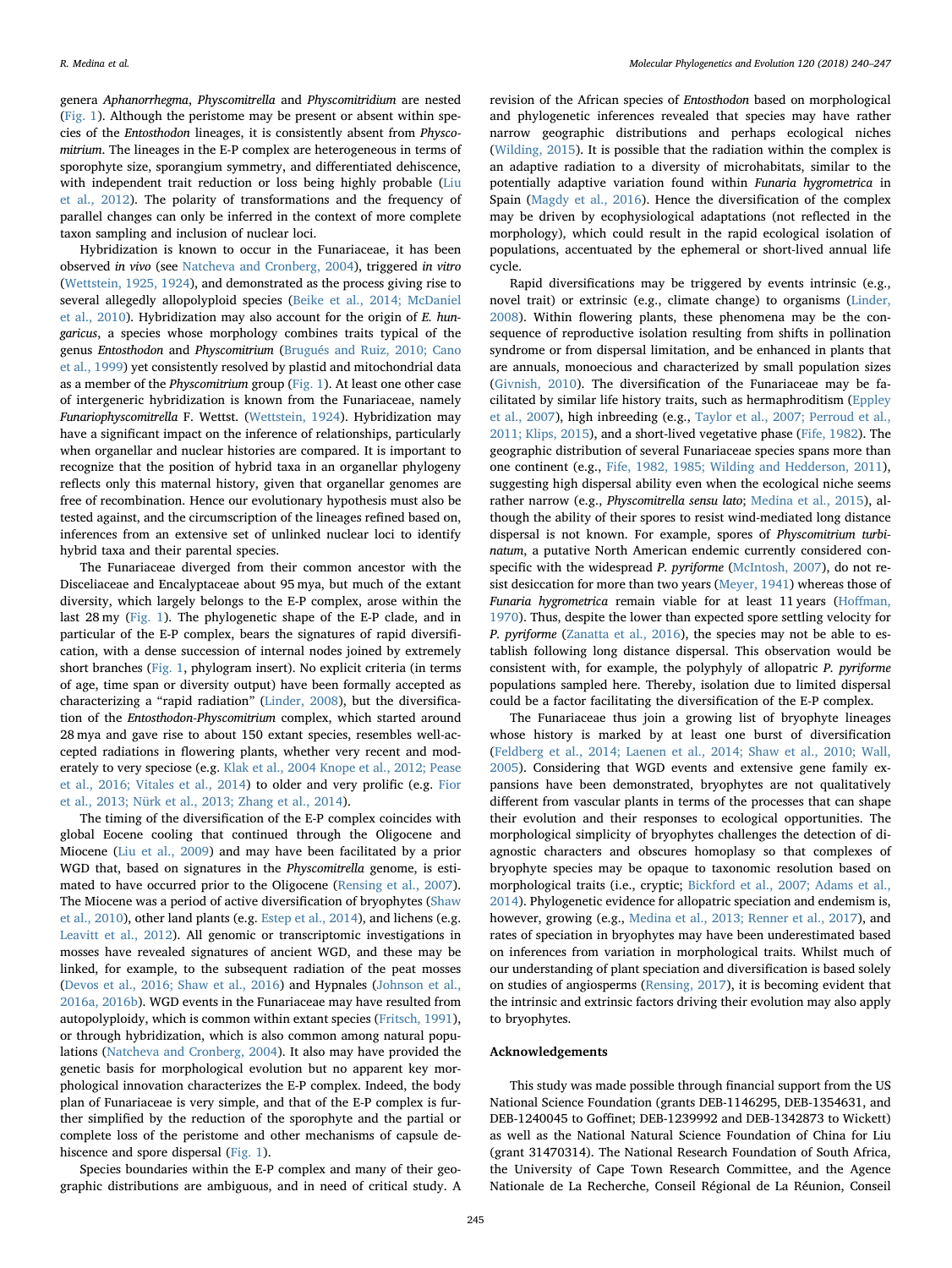Régional de Guadeloupe, Government of Azores, and Government of Canarias under the framework of the Net-Biome transnational call (MOVECLIM project) provided support to Wilding and Hedderson. We thank the following herbaria for the loan of specimens and permission to initiate cultures from these: ALTA, B, NY, UBC. We are also grateful to Hiroyuki Akiyama (Museum of Nature and Human Activities, Hyogo, Japan), Sam Bosanquet (Countryside Council for Wales. UK), Alison Downing (Macquarie University; Australia), Vladimir Fedosov (Moscow State University, Russia), Lars Hedenäs (Swedish Museum of Nature), Kristoffer Hylander (Stockholm University, Sweden), Patxi Heras and Marta Infante (Natural History Museum of Vitoria, Spain), Juan Larraín (Pontificia Universidad Católica de Valparaíso, Chile), David Long (RBGE), Ann Rushing (Baylor University, USA), Marko Sabovljevic (University of Belgrade, Serbia) Alfons Schäfer-Verwimp (Herdwangen-Schönach, Germany), Toby Spribille (University of Alberta, Canada), and the International Moss Stock Center (IMSC).

#### Appendix A. Supplementary material

Supplementary data associated with this article can be found, in the online version, at <https://doi.org/10.1016/j.ympev.2017.12.002>.

#### References

- <span id="page-6-9"></span>Abbott, R., Albach, D., Ansell, S., Arntzen, J.W., Baird, S.J.E., Bierne, N., Boughman, J., Brelsford, A., Buerkle, C.A., Buggs, R., Butlin, R.K., Dieckmann, U., Eroukhmanoff, F., Grill, A., Cahan, S.H., Hermansen, J.S., Hewitt, G., Hudson, A.G., Jiggins, C., Jones, J., Keller, B., Marczewski, T., Mallet, J., Martinez-Rodriguez, P., Möst, M., Mullen, S., Nichols, R., Nolte, A.W., Parisod, C., Pfennig, K., Rice, A.M., Ritchie, M.G., Seifert, B., Smadja, C.M., Stelkens, R., Szymura, J.M., Väinölä, R., Wolf, J.B.W., Zinner, D., 2013. Hybridization and speciation. J. Evol. Biol. 26, 229–246. [http://dx.doi.org/10.1111/](http://dx.doi.org/10.1111/j.1420-9101.2012.02599.x) [j.1420-9101.2012.02599.x.](http://dx.doi.org/10.1111/j.1420-9101.2012.02599.x)
- Adams, M., Raadik, T., Burridge, C., Georges, A., 2014. Global biodiversity assessment and hyper-cryptic species complexes: more than one species of elephant in the room? Syst. Biol. 63, 518–533. <http://dx.doi.org/10.1093/sysbio/syu017>.
- <span id="page-6-25"></span>Beike, A.K., von Stackelberg, M., Schallenberg-Rüdinger, M., Hanke, S.T., Follo, M., Quandt, D., McDaniel, S.F., Reski, R., Tan, B.C., Rensing, S.A., 2014. Molecular evidence for convergent evolution and allopolyploid speciation within the Physcomitrium-Physcomitrella species complex. BMC Evol. Biol. 14, 158. [http://dx.doi.](http://dx.doi.org/10.1186/1471-2148-14-158) [org/10.1186/1471-2148-14-158](http://dx.doi.org/10.1186/1471-2148-14-158).
- <span id="page-6-36"></span>[Bickford, D., Lohman, D.J., Sodhi, N.S., Ng, P.K., Meier, R., Winker, K., Ingram, K.K., Das,](http://refhub.elsevier.com/S1055-7903(17)30656-5/h0020) [I., 2007. Cryptic species as a window on diversity and conservation. Trends Ecol.](http://refhub.elsevier.com/S1055-7903(17)30656-5/h0020) [Evol. 22, 148](http://refhub.elsevier.com/S1055-7903(17)30656-5/h0020)–155.
- <span id="page-6-16"></span>Bolger, A.M., Lohse, M., Usadel, B., 2014. Trimmomatic: a flexible trimmer for Illumina sequence data. Bioinformatics 30, 2114–2120. [http://dx.doi.org/10.1093/](http://dx.doi.org/10.1093/bioinformatics/btu170) [bioinformatics/btu170.](http://dx.doi.org/10.1093/bioinformatics/btu170)
- <span id="page-6-15"></span>[Brown, R.C., Lemmon, B., 2016. Sporogenesis in bryophytes. In: Blackmore, S., Knox, R.B.](http://refhub.elsevier.com/S1055-7903(17)30656-5/h0030) [\(Eds.\), Microspores Evolution and Ontogeny. Academic Press. Harcourt Brace](http://refhub.elsevier.com/S1055-7903(17)30656-5/h0030) [Jovanovich, Publishers, London, pp. 55](http://refhub.elsevier.com/S1055-7903(17)30656-5/h0030)–90.
- <span id="page-6-26"></span>[Brugués, M., Ruiz, E., 2010. Funariaceae. In: Guerra, J., Brugués, M., Cano, M.J., Ros,](http://refhub.elsevier.com/S1055-7903(17)30656-5/h0035) [R.M. \(Eds.\), Flora Briofítica Ibérica. University of Murcia, Murcia, Spain, Volumen IV,](http://refhub.elsevier.com/S1055-7903(17)30656-5/h0035) [pp. 44](http://refhub.elsevier.com/S1055-7903(17)30656-5/h0035)–62.
- Cano, M.J., Ros, R.M., Guerra, J., González, J., 1999. The identity of Entosthodon hungaricus (Boros) Loeske and E. maroccanus (Meyl.) Hébr. & La Giudice (= Physcomitrium maroccanum Meyl.). J. Bryol. 21, 67–70. [http://dx.doi.org/10.1179/](http://dx.doi.org/10.1179/jbr.1999.21.1.67) [jbr.1999.21.1.67.](http://dx.doi.org/10.1179/jbr.1999.21.1.67)
- Cox, C.J., Goffinet, B., Shaw, A.J., Boles, S.B., 2004. Phylogenetic relationships among the mosses based on heterogeneous bayesian analysis of multiple genes from multiple genomic compartments. Syst. Bot. 29, 234–250. [http://dx.doi.org/10.1600/](http://dx.doi.org/10.1600/036364404774195458) [036364404774195458](http://dx.doi.org/10.1600/036364404774195458).
- <span id="page-6-2"></span>Cox, C.J., Goffinet, B., Wickett, N.J., Boles, S.B., Shaw, A.J., 2014. Moss diversity: a molecular phylogenetic analysis of genera. Phytotaxa 9, 175–195. [http://dx.doi.org/](http://dx.doi.org/10.11646/phytotaxa.9.1.10) [10.11646/phytotaxa.9.1.10](http://dx.doi.org/10.11646/phytotaxa.9.1.10).
- <span id="page-6-1"></span>[Crosby, M., Magill, R., Allen, B., He, S., 1999. A Checklist of the Mosses. Missouri](http://refhub.elsevier.com/S1055-7903(17)30656-5/h0055) [Botanical Garden, St. Louis.](http://refhub.elsevier.com/S1055-7903(17)30656-5/h0055)
- <span id="page-6-10"></span><span id="page-6-3"></span>[Crum, H.A., 1972. A taxonomic account of the Erpodiaceae. Nov. Hedwigia 23, 201](http://refhub.elsevier.com/S1055-7903(17)30656-5/h0060)–224. Devos, N., Szövényi, P., Weston, D.J., Rothfels, C.J., Johnson, M.G., Shaw, A.J., 2016.
- Analyses of transcriptome sequences reveal multiple ancient large-scale duplication events in the ancestor of Sphagnopsida (Bryophyta). New Phytol. 211, 300–318. <http://dx.doi.org/10.1111/nph.13887>.
- <span id="page-6-20"></span>Drummond, A.J., Rambaut, A., 2007. BEAST: Bayesian evolutionary analysis by sampling trees. BMC Evol. Biol. 7, 214. <http://dx.doi.org/10.1186/1471-2148-7-214>.
- <span id="page-6-18"></span>[Edgar, R.C., 2004. MUSCLE: multiple sequence alignment with high accuracy and high](http://refhub.elsevier.com/S1055-7903(17)30656-5/h0075) [throughput. Nucleic Acids Res. 32, 1792](http://refhub.elsevier.com/S1055-7903(17)30656-5/h0075).
- <span id="page-6-33"></span>Eppley, S.M., Taylor, P.J., Jesson, L.K., 2007. Self-fertilization in mosses: a comparison of heterozygote deficiency between species with combined versus separate sexes. Heredity 98, 38–44. <http://dx.doi.org/10.1038/sj.hdy.6800900>.

<span id="page-6-30"></span>Estep, M.C., McKain, M.R., Vela Diaz, D., Zhong, J., Hodge, J.G., Hodkinson, T.R., Layton,

D.J., Malcomber, S.T., Pasquet, R., Kellogg, E.A., 2014. Allopolyploidy, diversification, and the Miocene grassland expansion. Proc. Natl. Acad. Sci. USA 111, 15149–15154. <http://dx.doi.org/10.1073/pnas.1404177111>.

- <span id="page-6-35"></span>Feldberg, K., Schneider, H., Stadler, T., Schäfer-Verwimp, A., Schmidt, A.R., Heinrichs, J., 2014. Epiphytic leafy liverworts diversified in angiosperm-dominated forests. Sci. Rep. 4, 3667–3679. <http://dx.doi.org/10.1038/srep05974>.
- <span id="page-6-12"></span>[Fife, A., 1982. A generic revision of the Funariaceae \(Bryophyta: Musci\). The University](http://refhub.elsevier.com/S1055-7903(17)30656-5/h0095) [of Michigan Doctoral Dissertation.](http://refhub.elsevier.com/S1055-7903(17)30656-5/h0095)
- [Fife, A.J., 1985. A generic revision of the Funariaceae \(Bryophyta: Musci\) Part I. J. Hattori](http://refhub.elsevier.com/S1055-7903(17)30656-5/h0100) [Bot. Lab. 58, 149](http://refhub.elsevier.com/S1055-7903(17)30656-5/h0100)–196.
- <span id="page-6-29"></span>Fior, S., Li, M., Oxelman, B., Viola, R., Hodges, S.A., Ometto, L., Varotto, C., 2013. Spatiotemporal reconstruction of the Aquilegia rapid radiation through next-generation sequencing of rapidly evolving cpDNA regions. New Phytol. 198, 579–592. <http://dx.doi.org/10.1111/nph.12163>.

[French, J., Paolillo, D., 1975. On the role of the calyptra in permitting expansion of](http://refhub.elsevier.com/S1055-7903(17)30656-5/h0110) [capsules in the moss](http://refhub.elsevier.com/S1055-7903(17)30656-5/h0110) Funaria. Bryologist 78, 438–446.

<span id="page-6-4"></span>Frey, W., Stech, M., Meissner, K., 1999. Chloroplast DNA-relationship in palaeoaustral Lopidium concinnum (Hypopterygiaceae, Musci). An example of stenoevolution in mosses. Studies in austral temperate rain forest bryophytes 2. Plant Syst. Evol. 218, 67–75. [http://dx.doi.org/10.1007/BF01087035.](http://dx.doi.org/10.1007/BF01087035)

<span id="page-6-32"></span><span id="page-6-6"></span>[Fritsch, R., 1991. Index to bryophyte chromosome counts. Bryophyt. Bibl. 40, 1](http://refhub.elsevier.com/S1055-7903(17)30656-5/h0120)–352. [Givnish, T.J., 2010. Ecology of plant speciation. Taxon 59, 1326](http://refhub.elsevier.com/S1055-7903(17)30656-5/h0125)–1366.

- <span id="page-6-0"></span>Goffinet, B., Buck, W.R., 2012. The Evolution of body form in bryophytes. In: Ambrose, B.A., Purugganan, M. (Eds.), Annual Plant Reviews. John Wiley & Sons Ltd, Chichester, West Sussex, UK, pp. 51–89. [http://dx.doi.org/10.1002/](http://dx.doi.org/10.1002/9781118305881.ch2) [9781118305881.ch2](http://dx.doi.org/10.1002/9781118305881.ch2).
- <span id="page-6-8"></span>Guzmán, B., Lledó, M.D., Vargas, P., 2009. Adaptive radiation in Mediterranean Cistus (Cistaceae). PLoS One 4, e6362. [http://dx.doi.org/10.1371/journal.pone.0006362.](http://dx.doi.org/10.1371/journal.pone.0006362) Hoff[man, G.R., 1970. Spore viability in](http://refhub.elsevier.com/S1055-7903(17)30656-5/h0140) Funaria hygrometrica. Bryologist 73, 634–635.
- <span id="page-6-34"></span><span id="page-6-22"></span>Hsiang, A.Y., Field, D.J., Webster, T.H., Behlke, A.D., Davis, M.B., Racicot, R.A., Gauthier, J.A., 2015. The origin of snakes: revealing the ecology, behavior, and evolutionary history of early snakes using genomics, phenomics, and the fossil record. BMC Evol. Biol. 15, 87. [http://dx.doi.org/10.1186/s12862-015-0358-5.](http://dx.doi.org/10.1186/s12862-015-0358-5)
- <span id="page-6-21"></span>Huttunen, S., Hedenäs, L., Ignatov, M.S., Devos, N., Vanderpoorten, A., 2008. Origin and evolution of the northern hemisphere disjunction in the moss genus Homalothecium (Brachytheciaceae). Am. J. Bot. 95, 720–730. [http://dx.doi.org/10.3732/ajb.](http://dx.doi.org/10.3732/ajb.2007407) [2007407.](http://dx.doi.org/10.3732/ajb.2007407)
- <span id="page-6-24"></span>[Ignatov, M.S., Ignatova, E.A., Czernyadjeva, I.V., Go](http://refhub.elsevier.com/S1055-7903(17)30656-5/h0155)ffinet, B., Kuznetsova, O.I., Fedosov, V.E., 2015. Afoninia[, a new moss genus of Funariaceae from Transbaikalia \(East](http://refhub.elsevier.com/S1055-7903(17)30656-5/h0155) [Siberia, Russia\). Arctoa 24, 14](http://refhub.elsevier.com/S1055-7903(17)30656-5/h0155)–20.
- <span id="page-6-14"></span>[Jankowiak, K., Rybarczyk, A., Odrzykoski, I., Pacak, A., Szweykowska-Kulinska, Z., 2005.](http://refhub.elsevier.com/S1055-7903(17)30656-5/h0160) [Organellar inheritance in the allopolyploid moss](http://refhub.elsevier.com/S1055-7903(17)30656-5/h0160) Rhizomnium pseudopunctatum. Taxon [54, 383](http://refhub.elsevier.com/S1055-7903(17)30656-5/h0160)–388.
- <span id="page-6-17"></span>[Johnson, M.G., Gardner, E.M., Liu, Y., Medina, R., Go](http://refhub.elsevier.com/S1055-7903(17)30656-5/h0170)ffinet, B., Shaw, J.A., Zerega, N.J.C., [Wickett, N.J., 2016a. HybPiper: Extracting coding sequence and introns for phylo](http://refhub.elsevier.com/S1055-7903(17)30656-5/h0170)[genetics from high-throughput sequencing reads using target enrichment. Appl. Plant](http://refhub.elsevier.com/S1055-7903(17)30656-5/h0170) [Sci. 4, 1600016](http://refhub.elsevier.com/S1055-7903(17)30656-5/h0170).
- Johnson, M.G., Malley, C., Goffinet, B., Shaw, A.J., Wickett, N.J., 2016b. A phylotranscriptomic analysis of gene family expansion and evolution in the largest order of pleurocarpous mosses (Hypnales, Bryophyta). Mol. Phylogenet. Evol. 98, 29–40. [http://dx.doi.org/10.1016/j.ympev.2016.01.008.](http://dx.doi.org/10.1016/j.ympev.2016.01.008)
- <span id="page-6-27"></span>Klak, C., Reeves, G., Hedderson, T.A., 2004. Unmatched tempo of evolution in southern African ice plants. Nature 427 (6969), 63–65. [http://dx.doi.org/10.1038/](http://dx.doi.org/10.1038/nature02243) [nature02243.](http://dx.doi.org/10.1038/nature02243)
- Klips, R.A., 2015. DNA microsatellite analysis of sporophytes of the short-lived moss Physcomitrium pyriforme reveals a predominantly self-fertilizing mating pattern. Bryologist 118, 200–211. [http://dx.doi.org/10.1639/0007-2745-118.2.200.](http://dx.doi.org/10.1639/0007-2745-118.2.200)
- <span id="page-6-28"></span>Knope, M.L., Morden, C.W., Funk, V.A., Fukami, T., 2012. Area and the rapid radiation of Hawaiian Bidens (Asteraceae). J. Biogeogr. 39, 1206–1216. [http://dx.doi.org/10.](http://dx.doi.org/10.1111/j.1365-2699.2012.02687.x) [1111/j.1365-2699.2012.02687.x](http://dx.doi.org/10.1111/j.1365-2699.2012.02687.x).
- <span id="page-6-5"></span>Laenen, B., Shaw, B., Schneider, H., Goffinet, B., Paradis, E., Désamoré, A., Heinrichs, J., Villarreal, J.C., Gradstein, S.R., McDaniel, S.F., Long, D.G., Forrest, L.L., Hollingsworth, M.L., Crandall-Stotler, B., Davis, E.C., Engel, J., Von Konrat, M., Cooper, E.D., Patiño, J., Cox, C.J., Vanderpoorten, A., Shaw, A.J., 2014. Extant diversity of bryophytes emerged from successive post-Mesozoic diversification bursts. Nat. Commun. 5, 6134. <http://dx.doi.org/10.1038/ncomms6134>.
- <span id="page-6-19"></span>Lanfear, R., Calcott, B., Ho, S.Y.W., Guindon, S., 2012. Partitionfinder: combined selection of partitioning schemes and substitution models for phylogenetic analyses. Mol. Biol. Evol. 29, 1695–1701. [http://dx.doi.org/10.1093/molbev/mss020.](http://dx.doi.org/10.1093/molbev/mss020)
- <span id="page-6-13"></span>Lang, D., van Gessel, N., Ullrich, K.K., Reski, R., 2016. The genome of the model moss Physcomitrella patens. Adv. Bot. Res. 78, 97–140. [http://dx.doi.org/10.1016/bs.abr.](http://dx.doi.org/10.1016/bs.abr.2016.01.004) [2016.01.004](http://dx.doi.org/10.1016/bs.abr.2016.01.004).
- <span id="page-6-31"></span>Leavitt, S.D., Esslinger, T.L., Divakar, P.K., Lumbsch, H., Canese, K., Chetvernin, V., Church, D., DiCuccio, M., Edgar, R., Federhen, S., Lumbsch, H., 2012. Miocene and Pliocene dominated diversification of the lichen-forming fungal genus Melanohalea (Parmeliaceae, Ascomycota) and Pleistocene population expansions. BMC Evol. Biol. 12, 176. [http://dx.doi.org/10.1186/1471-2148-12-176.](http://dx.doi.org/10.1186/1471-2148-12-176)
- <span id="page-6-11"></span>Lewis, L.R., Rozzi, R., Goffinet, B., 2014. Direct long-distance dispersal shapes a New World amphitropical disjunction in the dispersal-limited dung moss Tetraplodon (Bryopsida: Splachnaceae). J. Biogeogr. 41, 2385–2395. [http://dx.doi.org/10.1111/](http://dx.doi.org/10.1111/jbi.12385) [jbi.12385.](http://dx.doi.org/10.1111/jbi.12385)
- <span id="page-6-23"></span>Lindberg, S.O., 1879. Musci Scandinavici in systemate novo naturali dispositi. ex officina Iesaiae Edquist, Uppsala.

Linder, H.P., 2003. The radiation of the Cape flora, southern Africa. Biol. Rev. 78, 597–638. [http://dx.doi.org/10.1017/S1464793103006171.](http://dx.doi.org/10.1017/S1464793103006171)

<span id="page-6-7"></span>[Linder, H.P., 2008. Plant species radiations: where, when, why? Philos. Trans. R. Soc.](http://refhub.elsevier.com/S1055-7903(17)30656-5/h0225)